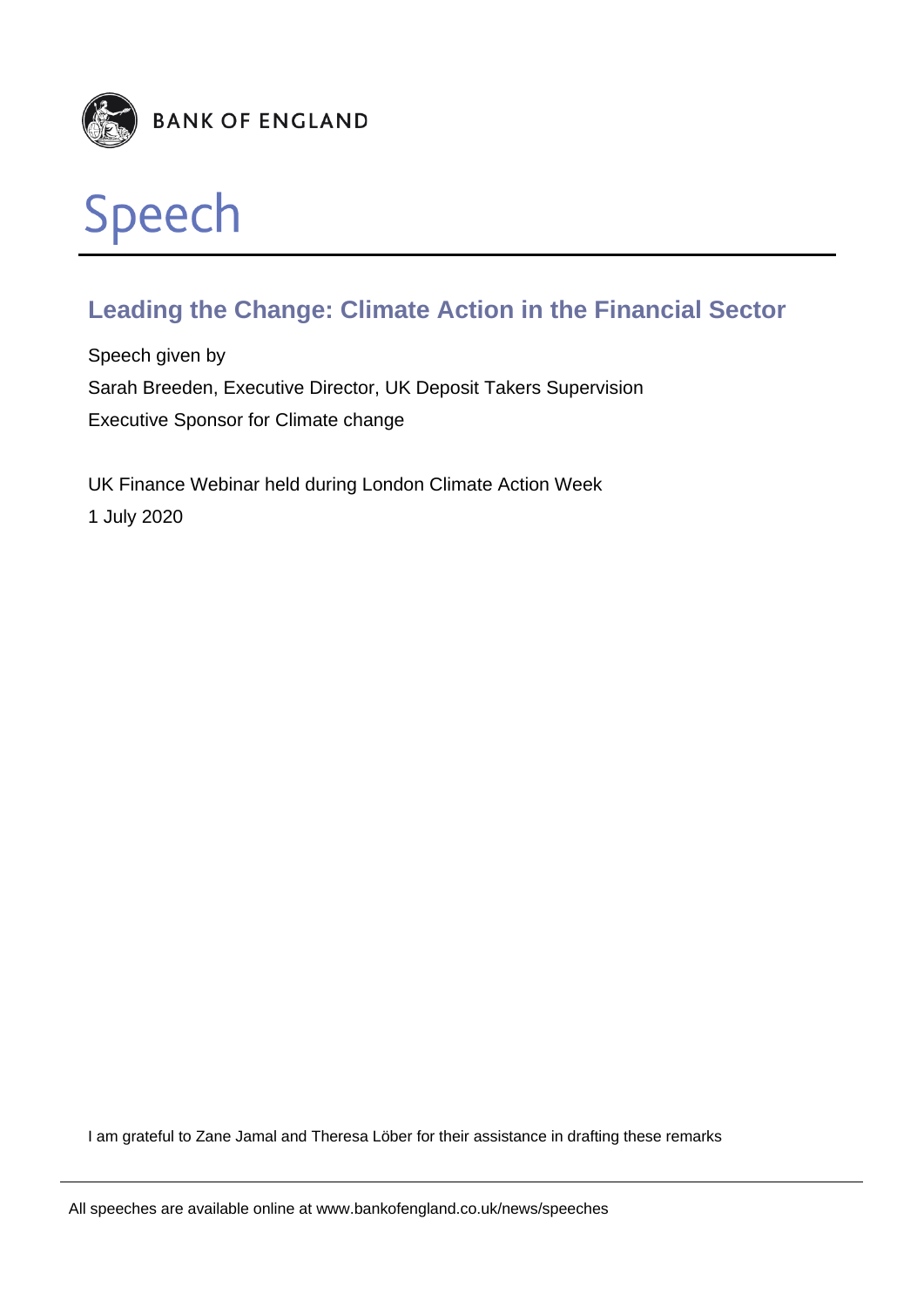Good afternoon everyone. I would like to thank UK Finance for inviting me to speak today during London Climate Action Week on what I consider to be the defining issue of our time – climate change.

I realise that this may seem an odd claim for a central banker to make in the middle of a global pandemic that has already led to the largest fall in UK growth in over three hundred years.<sup>1</sup> But our economy and financial system, with the right support, should eventually recover from Covid-19. In contrast, climate change, left unchecked, will lead to irreversible harm for generations to come. That demands our continued attention even as we deal with the current crisis.

We are at the start of a critical decade for climate action where the decisions we take today will shape the future of our planet for decades to come. 'Action' being the key word. If the previous decade was marked by a 'call to action', then this coming decade must answer it.

That means an economy-wide orderly transition to net-zero emissions. We all have a role to play in that. And the financial sector should be instrumental in driving that change.

Today I want to move us from aspiration to action, and set out *how* we can achieve this in practice - both at a micro-level, through the decisions each of you make as individual financial institutions, and at a macro-level, across the financial system as a whole.

# **Risks from climate change**

But first, a reminder of why climate change matters to you as financial institutions and to us as the central bank and supervisor.

Clearly, climate change matters for the environment and for our planet. But what has become self-evident now, even if it was not five years ago, is that climate change creates financial risks.<sup>2</sup>

These can arise from physical risks, whether acute weather events like floods and wildfires, or longer-term climate trends like the rise in sea level and record-breaking temperatures in the Arctic Circle<sup>3</sup>.

They can also arise from transition risks – the changes in government policy, technology and consumer preference that move our current emissions pathway towards one consistent with net-zero. And let me remind you that the need to transition is economy wide, not just in the energy sector – in transportation, agriculture, real estate, all parts of industry, even sovereigns.

l <sup>1</sup> See [May 2020 Monetary Policy Report](https://www.bankofengland.co.uk/-/media/boe/files/monetary-policy-report/2020/may/monetary-policy-report-may-2020) and ['Millennium of Macroeconomic data'](https://www.bankofengland.co.uk/statistics/research-datasets)

<sup>&</sup>lt;sup>2</sup> See 2015 report on the impact of climate change to th[e insurance sector](https://www.bankofengland.co.uk/-/media/boe/files/prudential-regulation/publication/impact-of-climate-change-on-the-uk-insurance-sector.pdf) and 2018 report on the impact to the [banking sector](https://www.bankofengland.co.uk/prudential-regulation/publication/2018/transition-in-thinking-the-impact-of-climate-change-on-the-uk-banking-sector)

<sup>3</sup> Record-breaking temperatures of 38°C were [reported](https://public.wmo.int/en/media/news/reported-new-record-temperature-of-38%C2%B0c-north-of-arctic-circle) in Verkhoyansk, Siberia, Russia on 20 June 2020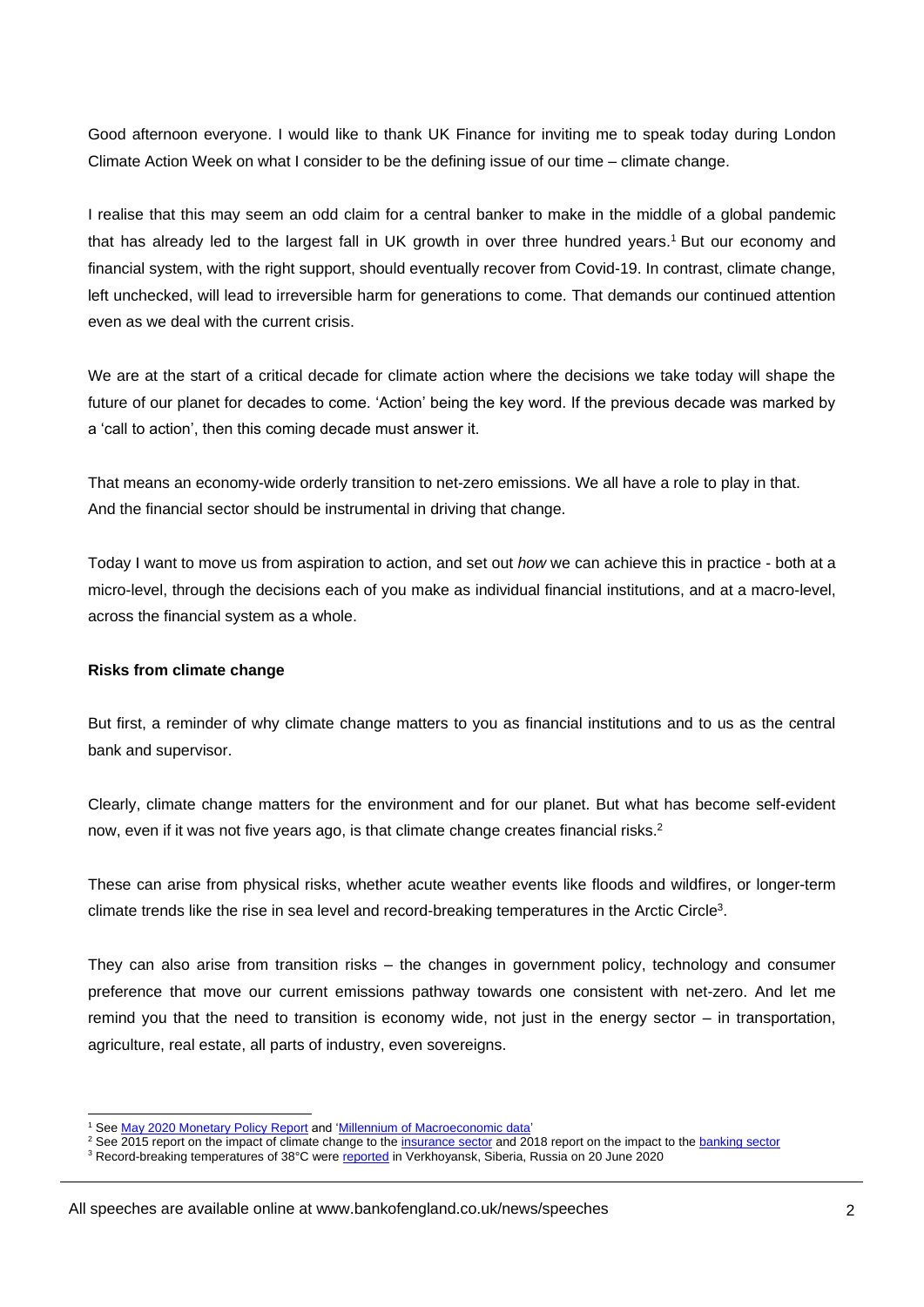While these risks manifest as the credit, market and operational risks we know well, they have distinctive characteristics and therefore require a different approach if we are to manage them well.

#### First, they are far-reaching in breadth and scope.

They will affect every consumer, every corporate, in all sectors and across all geographies. Their impact will likely be correlated, non-linear, irreversible, and subject to tipping points. They will therefore occur on a much greater scale than the other risks we are used to managing.

# Second, these risks are simultaneously uncertain and yet totally foreseeable.

It is difficult to say now what exact combination of physical and transition risks we will experience. But what is absolutely certain is that some combination of these risks will materialise - either we continue on our current emissions pathway and face physical risks or we change our emissions pathway and face transition risks. And we cannot let that uncertainty lead to inertia and inaction.

Finally, the size and balance of future risks will be determined by actions taken in the next decade – probably in the next three to five years.<sup>4</sup>

So we need leaders like you to take bold steps and adopt a forward-looking strategic view of the risks - and the opportunities - from climate change. That means stretching beyond your typical business planning horizons and taking different decisions today, decades before the consequences of inaction become clear.

# **Size of the challenge**

I am not going to pretend this will be easy. The size of the challenge is enormous.

To put it in perspective, the International Energy Agency's (IEA) Global Energy Review estimates that as a consequence of the pandemic lockdown, global CO<sub>2</sub> emissions will decline by around 8% by the end of this year.<sup>5</sup> And yet to meet a rise in global temperatures of 1.5 degrees in line with the recommendation of the Intergovernmental Panel on Climate Change (IPCC)<sup>6</sup>, we would need to reduce emissions by a similar order of magnitude every year for the next decade.<sup>7</sup>

The pandemic has thus brought sharply into focus the human and financial costs of disorderly adjustments in the economy. We cannot afford to repeat this experience. Rather we need to achieve net-zero emissions in a different, orderly way.

<sup>4</sup> [UNEP Emissions Gap Report 2019](https://www.unenvironment.org/news-and-stories/press-release/cut-global-emissions-76-percent-every-year-next-decade-meet-15degc)

<sup>&</sup>lt;sup>5</sup> [International Energy Association \(IEA\) Global Energy Review 2020](https://www.iea.org/reports/global-energy-review-2020)

<sup>6</sup> [IPCC Global Warming of 1.5°C Special Report](https://www.ipcc.ch/sr15/)

<sup>7</sup> [UNEP Emissions Gap Report 2019](https://www.unenvironment.org/news-and-stories/press-release/cut-global-emissions-76-percent-every-year-next-decade-meet-15degc)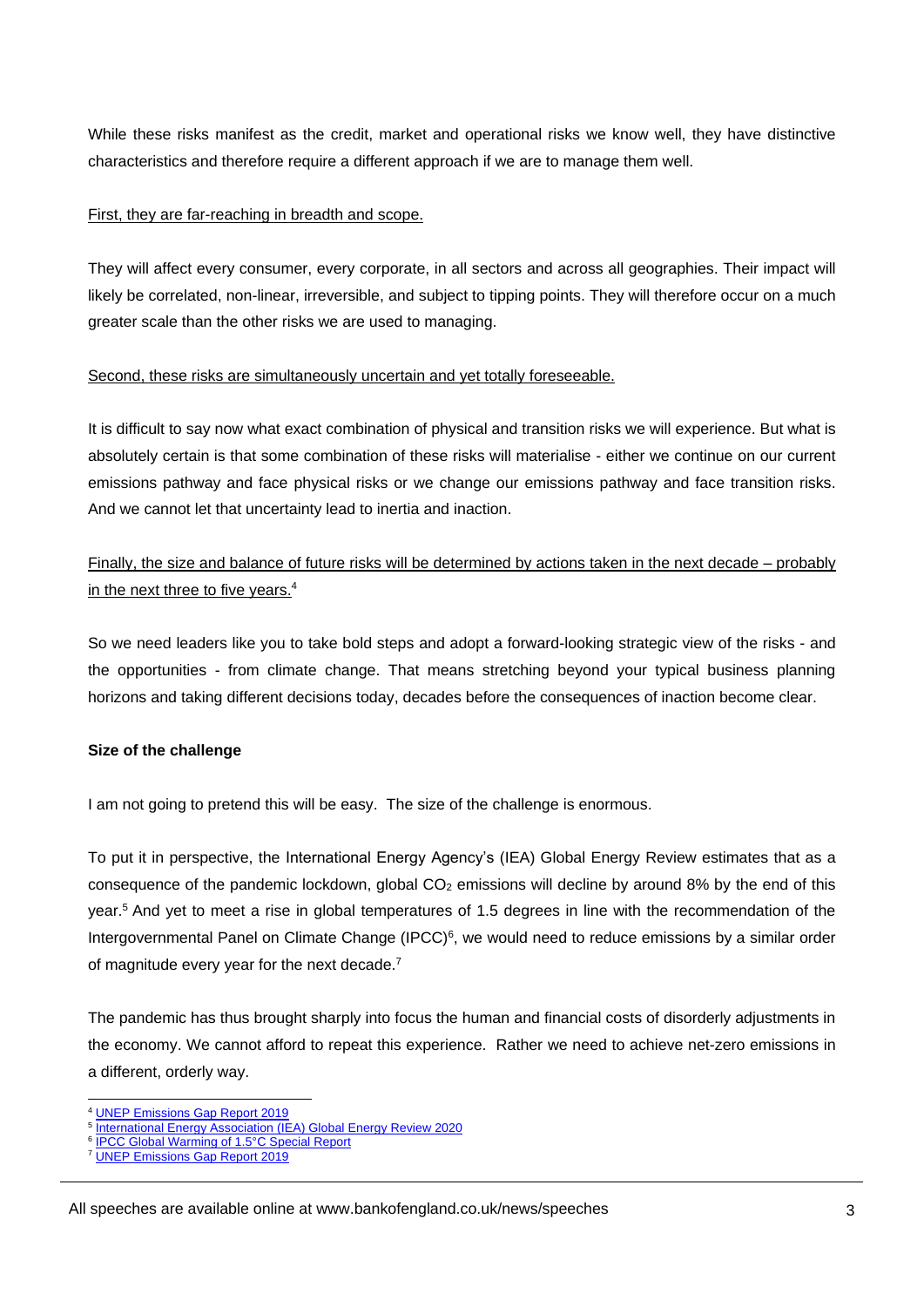Let me be clear, change needs to happen in the real economy. Consumers, governments, corporates all need to act.

But, if the real economy does not make that change and we head down a path of increasing climate instability or disorderly transition, the financial sector will bear that risk.

It is, in my view, self-evident that the financial system cannot diversify its way out of this risk.

As the pandemic has revealed, the interconnections between the real economy and the financial system run deep. And just like Covid-19, climate change is a far-reaching, system-wide risk that affects the whole economy, from which the financial system is not immune.

For the same reason, while individual investors can divest, the financial system as a whole cannot. Indeed, seemingly rational individual actions that delay the transition make our collective future problems much bigger. Given the scale of change required, we will simply not be able to divest our way to net-zero.

Rather if financial risk is to be reduced, then the underlying climate risks in the real economy must be managed. And fixing this collective action problem is a shared responsibility across financial institutions and regulators. We need to work together to solve it.

# **Role of the Bank of England**

That brings me to the role of the Bank.

Our work is focused on building *resiliency* to the risks from climate change into the financial system, so that it can steward the real economy to an orderly transition to net-zero. Being resilient means pro-actively managing climate risks and pre-emptively reducing them. This is central to the Bank's mission. Indeed earlier this year climate change was made one of the Bank's strategic priorities.<sup>8</sup>

I became the Executive Sponsor for the Bank's work on climate change in 2016, at a time when there was only a handful of people at a handful of central banks working on climate-related issues. But since then the scope and depth of our work and that of other central banks has expanded significantly. We are working domestically and internationally with key stakeholders including government, industry, investors, regulators, and climate scientists to further this critical agenda.

l <sup>8</sup> [Bank of England Annual Report 2020](https://www.bankofengland.co.uk/annual-report/2020)

All speeches are available online at www.bankofengland.co.uk/news/speeches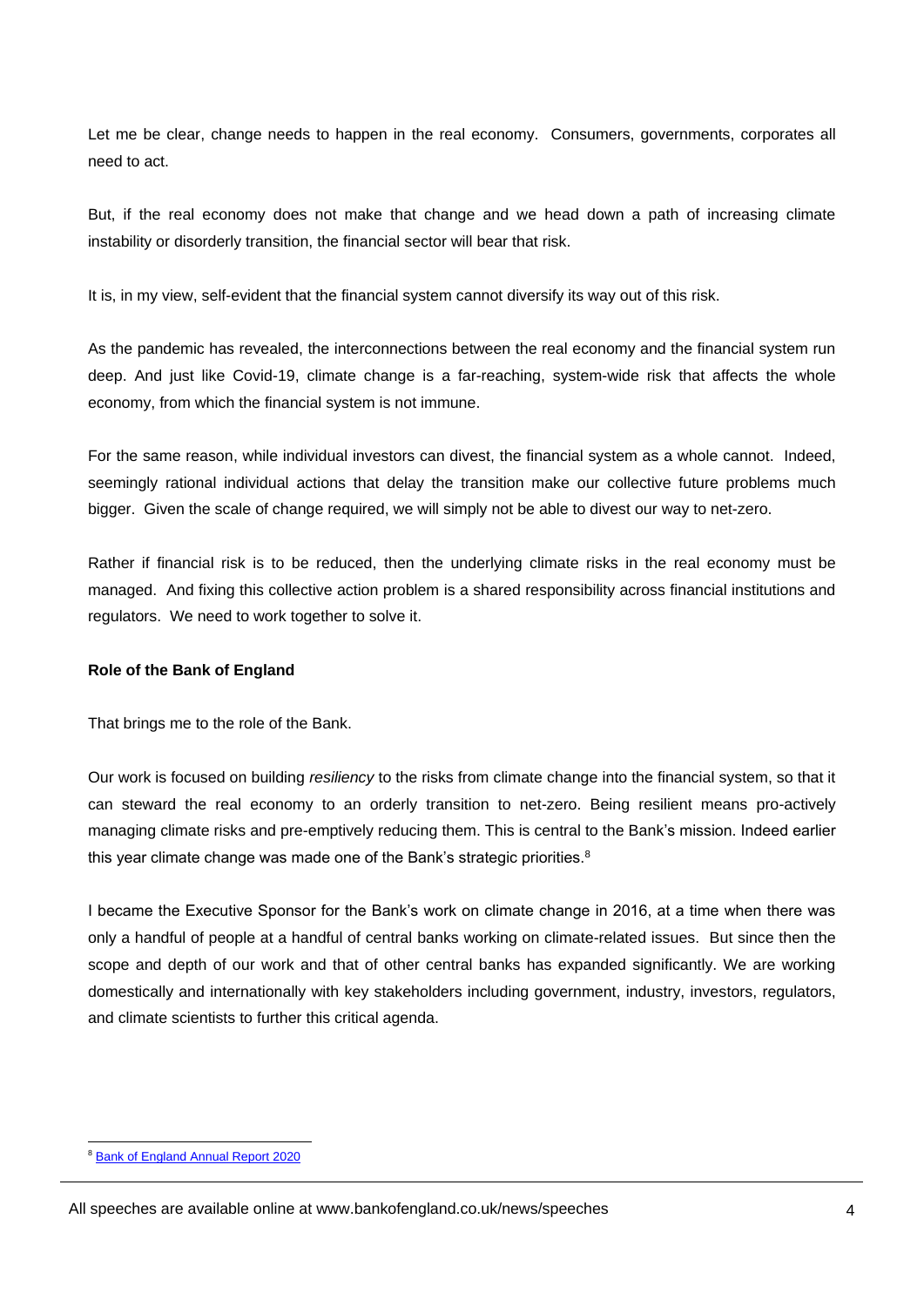# **Climate action at the Micro-level: Disclosure and Risk Management**

So what are we asking financial firms to do?

Put simply, they need to make financial decisions that take the risks and opportunities from climate change into account.

The first step in achieving that is to have the right information. That is why the Bank has been making the case for some time for consistent, comparable, and comprehensive climate disclosures.

The Financial Stability Board's (FSB) Task Force on Climate-related Financial Disclosures (TCFD) provides the go-to framework for companies to disclose key climate-related information.<sup>9</sup> This initiative has significant backing, with over a thousand companies showing their support.<sup>10</sup>

But support alone is not enough, we need action. And the quantity and quality of climate disclosures is not yet good enough.

Climate change is a risk we see looking forwards not backwards. Companies with the exact same current carbon footprint today could have very different strategies for the future – one might have a clear path to net-zero, another could be gambling on new technology or policy inaction, and a third might just not have thought about it yet. So to be decision-useful, disclosure has to move from the static to the strategic. To be forward looking. Using scenario analysis to help us better understand the impact of different climate pathways.

That naturally raises the question as to whether disclosure should be mandatory. Given the scale of the change required, we think that does need to happen, and soon. And so we, together with other regulators, are exploring a possible pathway to mandatory through the Government-led taskforce on climate disclosure.<sup>11</sup> But you do not need to wait to be forced to disclose. You can choose to act now.

To that end, and because we expect as much from ourselves as we do of the firms we regulate, we at the Bank recently published our very own first TCFD-aligned climate disclosure report.<sup>12</sup>

<sup>9</sup> [Task Force on Climate-related Financial Disclosures \(TCFD\)](https://www.fsb-tcfd.org/)

<sup>10</sup> As of February 2020, support for the TCFD has grown to over 1,027 organizations, representing a market capitalization of over \$12 trillion.<https://www.fsb-tcfd.org/tcfd-supporters/>

<sup>&</sup>lt;sup>11</sup> The Bank is part of a UK regulators taskforce led by the UK government to examine the most effective way to approach climate disclosure. The taskforce was created as part of the launch of the U[K Green Finance Strategy](https://www.gov.uk/government/publications/green-finance-strategy)

<sup>&</sup>lt;sup>12</sup> [Bank of England climate-related financial disclosure 2020](https://www.bankofengland.co.uk/prudential-regulation/publication/2020/climate-related-financial-disclosure-2019-20)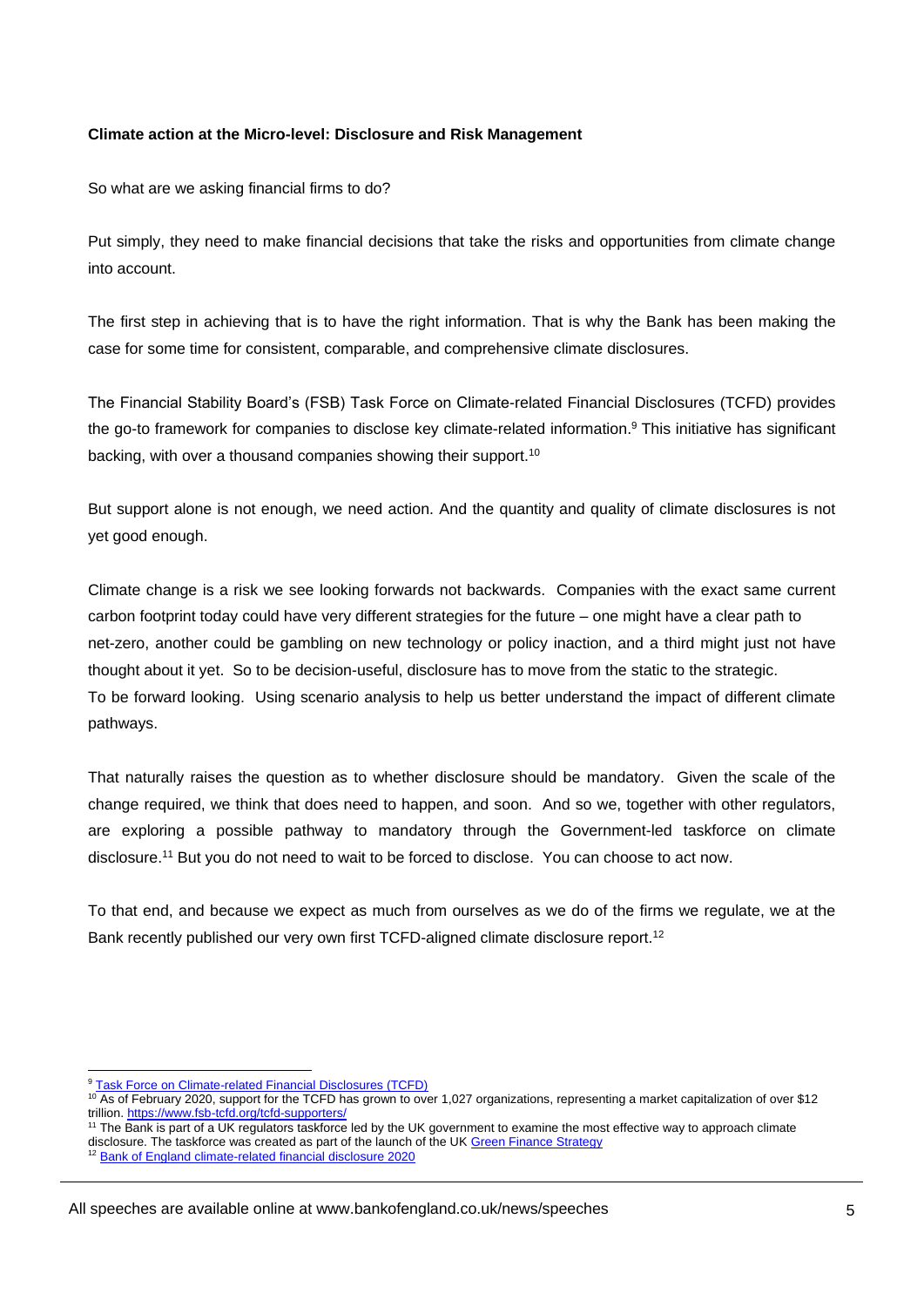The amount of work involved was significant, as was the focus of our most senior executives, Governors and our Court (Board). We learned a lot that we will build on in future disclosures. In line with views we have heard from firms, we found identifying useful metrics to set targets for risk management the most difficult aspect. But these challenges did not stop us - and they should not stop you.

Of course, disclosure by firms and their clients is only one part of the challenge. Firms also need to use this information to understand and manage actively the climate-related risks in their business.

Our interaction with banks and insurers has revealed they are in the early stages of developing their climate-related financial risk management capabilities. Few have implemented integrated policies, key indicators and metrics, mitigation strategies, detailed monitoring, and risk appetite statements.

We recognise that there are some areas where the science, data or tools are not vet sufficient to estimate risks accurately. But in these cases firms can and should explore the use of reasonable proxies and assumptions to work around these issues, rather than leaving risks unrecognised. Imperfection is not an excuse for inaction.

# **Supervisory expectations and working with industry**

We set out our supervisory expectations of firms' approach to managing the financial risks from climate change in April 2019, covering governance, risk management, scenario analysis, and disclosure.<sup>13</sup>

At the time we said we would follow up with further guidance to industry. And today we are publishing that guidance in the form of a Dear CEO letter.<sup>14</sup> In which we are being clear that we expect firms to have fully implemented these supervisory expectations by the end of 2021.

As I said earlier, addressing the risks and opportunities from climate change in the financial sector is a shared and unprecedented challenge, for which we do not yet have a comprehensive how-to-do-it manual. To help address that, in March 2019, the PRA and FCA established and co-chaired the Climate Financial Risk Forum (CFRF) to work with industry to build expertise and share best practice on managing climate-related financial risks. 15

The Forum brings together banks, insurers, asset managers, and other key stakeholders to consider challenges around climate disclosure, scenario analysis, risk management, and innovation in the interest of consumers.

l <sup>13</sup> PRA [Supervisory Statement 3/19](https://www.bankofengland.co.uk/prudential-regulation/publication/2019/enhancing-banks-and-insurers-approaches-to-managing-the-financial-risks-from-climate-change-ss) – 'Enhancing banks' and insurers' approaches to managing the financial risks from climate change'

<sup>&</sup>lt;sup>14</sup> [Dear CEO Letter: Managing climate-related financial risk](https://www.bankofengland.co.uk/prudential-regulation/letter/2020/managing-the-financial-risks-from-climate-change)

<sup>15</sup> [Climate Financial Risk Forum \(CFRF\)](https://www.bankofengland.co.uk/climate-change/climate-financial-risk-forum)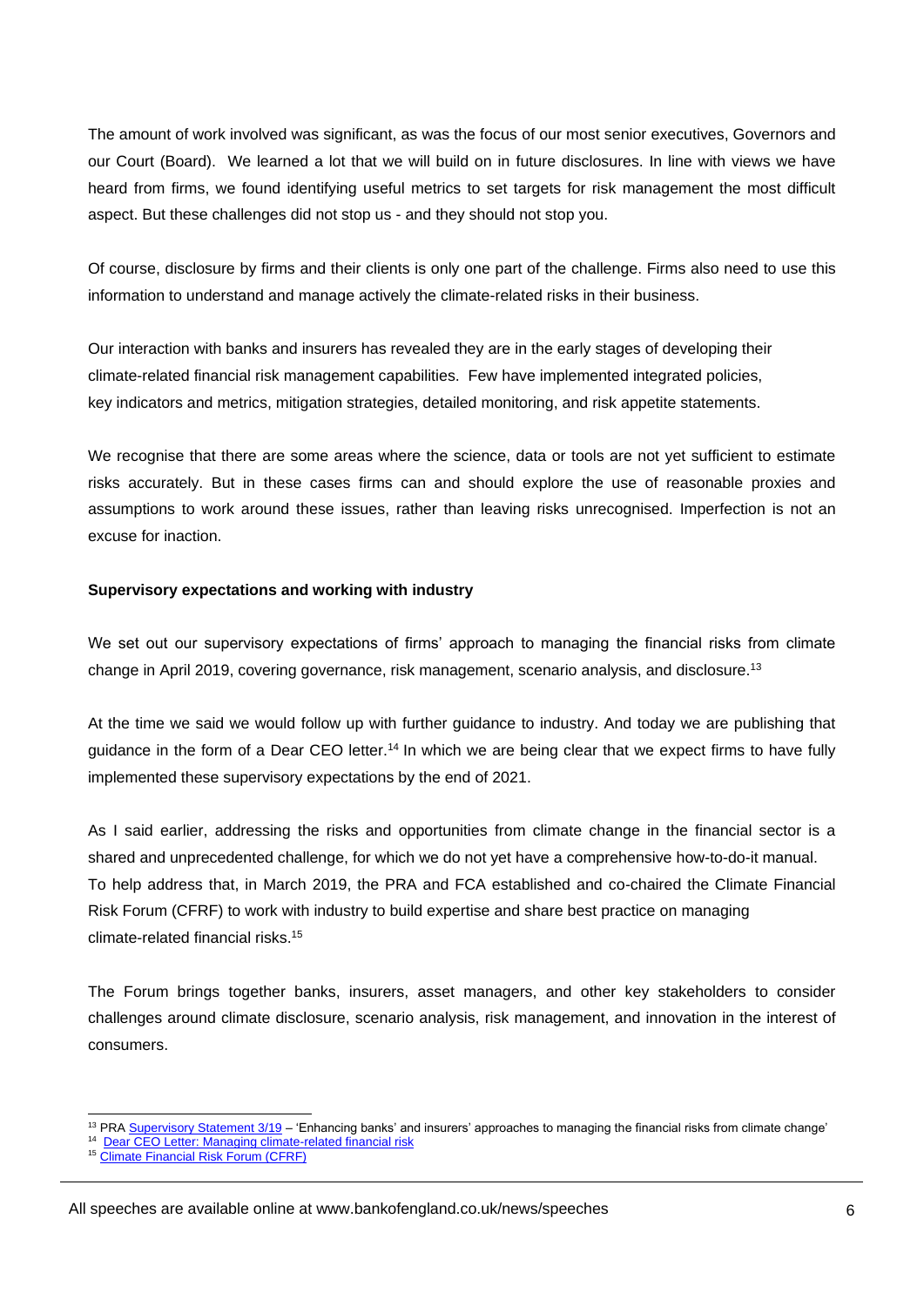I'm pleased to say the Forum has just this week published a quide by industry for industry, designed to provide practical tools, knowledge and case studies, which all firms can use to help develop their own approaches to managing these challenges.<sup>16</sup>

We recognise that embedding climate risk management is a multi-year endeavour and we do not yet have all the answers. But this first guide provides a solid foundation from which to build as industry develops its capabilities. My huge thanks go to the Forum members for creating it.

#### **Climate action at the Macro-level: Stress Testing and Scenario Analysis**

While firms tackle these issues bottom-up, the Bank, consistent with its objective to safeguard financial stability, will also approach it top-down.

At the end of last year, we announced that we will stress test the resilience of the UK's largest banks, insurers and the financial system to different climate pathways.<sup>17</sup> Since then, other regulators in France<sup>18</sup>, Australia<sup>19</sup>, Singapore<sup>20</sup>, and at the ECB<sup>21</sup> have also announced their own plans for climate stress tests.

Recognising that the current circumstances may mean firms are unable meaningfully to engage in this exercise in the immediate period ahead, we have pushed back the launch of the climate stress test until the middle of 2021. This allows us to maintain the ambitious scope of the exercise, and gives firms enough time to engage with their customers and invest sufficiently in their capabilities to deliver to a high standard. We expect firms to make good use of this time. And to support that we will publish after the summer a 'roadmap' on how we will engage with and support firms in the period up to the launch of the stress test.

As with disclosure and risk management, the stress test will not be a straightforward task.

We will test risks under not one, but three scenarios. The first where no additional policy action is taken and where, by continuing on our current emissions path, warming exceeds 3 degrees above pre-industrial levels. The second where policy action starts now enabling us to achieve net-zero in an orderly fashion by 2050. And the third where policy is implemented late, leading to a disorderly transition to net-zero.

<sup>&</sup>lt;sup>16</sup> [CFRF Guide 2020](https://www.bankofengland.co.uk/climate-change/climate-financial-risk-forum)

<sup>&</sup>lt;sup>17</sup> The Financial Policy Committee's [July 2019 Financial Stability Report](https://www.bankofengland.co.uk/-/media/boe/files/financial-stability-report/2019/july-2019.pdf) set out that there would be a climate change related Biennial Exploratory Scenario (BES) in 2021. A [discussion paper](https://www.bankofengland.co.uk/paper/2019/biennial-exploratory-scenario-climate-change-discussion-paper) on the climate BES was published in December 2019.

<sup>&</sup>lt;sup>18</sup> Autorité de Contrôle Prudentiel et de Résolution (ACPR) publication ['Climate change : which risks for banks and insurers',](https://acpr.banque-france.fr/en/climate-change-which-risks-banks-and-insurers) 04/10/19 <sup>19</sup> Australian Prudential Regulation Authority (APRA) letter to firms on 'Understanding and managing the financial risks of climate [change',](https://www.apra.gov.au/understanding-and-managing-financial-risks-of-climate-change) 24/02/20

<sup>20</sup> [Reply to Parliamentary Question](https://www.mas.gov.sg/news/parliamentary-replies/2020/reply-to-parliamentary-question-on-including-climate-change-related-risk-in-mas-annual-iwst) on including climate change-related risk in the Monetary Authority of Singapore's (MAS) annual industry-wide stress test, 04/02/20

<sup>&</sup>lt;sup>21</sup> Speech by Luis de Guindos, Vice-President of the ECB, at the European Savings and Retail Banking Group Conference, 'Creating [sustainable financial structures by putting citizens first',](https://www.ecb.europa.eu/press/key/date/2019/html/ecb.sp191121_1~af63c4de7d.en.html) 21/11/19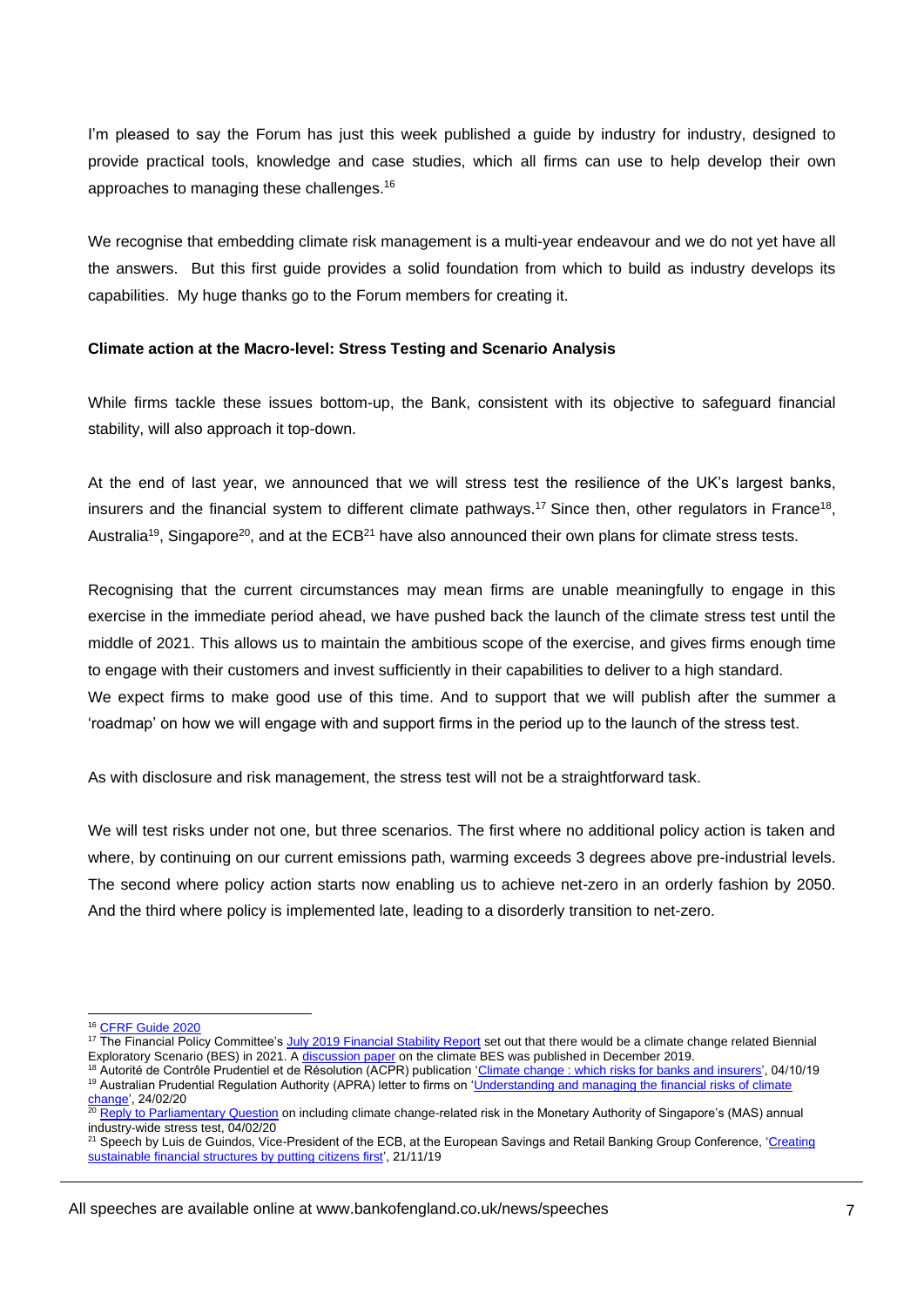The scenarios will look ahead decades, not the next three to five years. They require firms to understand how their real economy customers are exposed to these risks and the actions they would take to manage the risks. That will in turn prompt conversations about stewardship to net-zero and what opportunities an orderly transition might bring.

At the heart of this is scenario analysis. Most firms have significant gaps in their climate scenario analysis capabilities. That is not surprising given it is a relatively new field.

But to assist firms and policymakers in this challenge, we are working with climate scientists and our partners through the central banks and supervisors Network for Greening the Financial System (NGFS), and last week we published a number of reference scenarios.<sup>22</sup>

These reference scenarios provide for the first time a harmonised set of high-level climate scenarios, available in a publicly accessible database, in which both transition and physical climate change impacts are included in a consistent way. They provide a foundation for decision-useful financial and economic analysis, including stress testing, that will be as relevant for you and your customers, as to the authorities. And we will continue to build on these scenarios, taking on board your feedback and putting in place plans to publish a second iteration around the turn of the year.

# **International coordination**

This is only one example of our work with international partners.

We are one of eight founding members of the NGFS, which was set up for central banks and supervisors to share expertise on climate-related risks. In the two and a half years since it launched, the NGFS has grown to 66 members and 13 observers spanning 5 continents and from jurisdictions that account for over half of global emissions. This reflects the broad recognition now that climate change matters to central banks and supervisors.

Climate change is of course a global problem that requires global solutions. So the work we do through the NGFS and other international fora is essential. We need this collaborative approach to turn promises into practice. One glance at the NGFS website will show you just how much we are doing on that front.<sup>23</sup>

<sup>&</sup>lt;sup>22</sup> [NGFS Climate Scenarios](https://www.ngfs.net/en/publications/ngfs-climate-scenarios)

<sup>&</sup>lt;sup>23</sup> NGFS [Website](http://www.ngfs.net/)

All speeches are available online at www.bankofengland.co.uk/news/speeches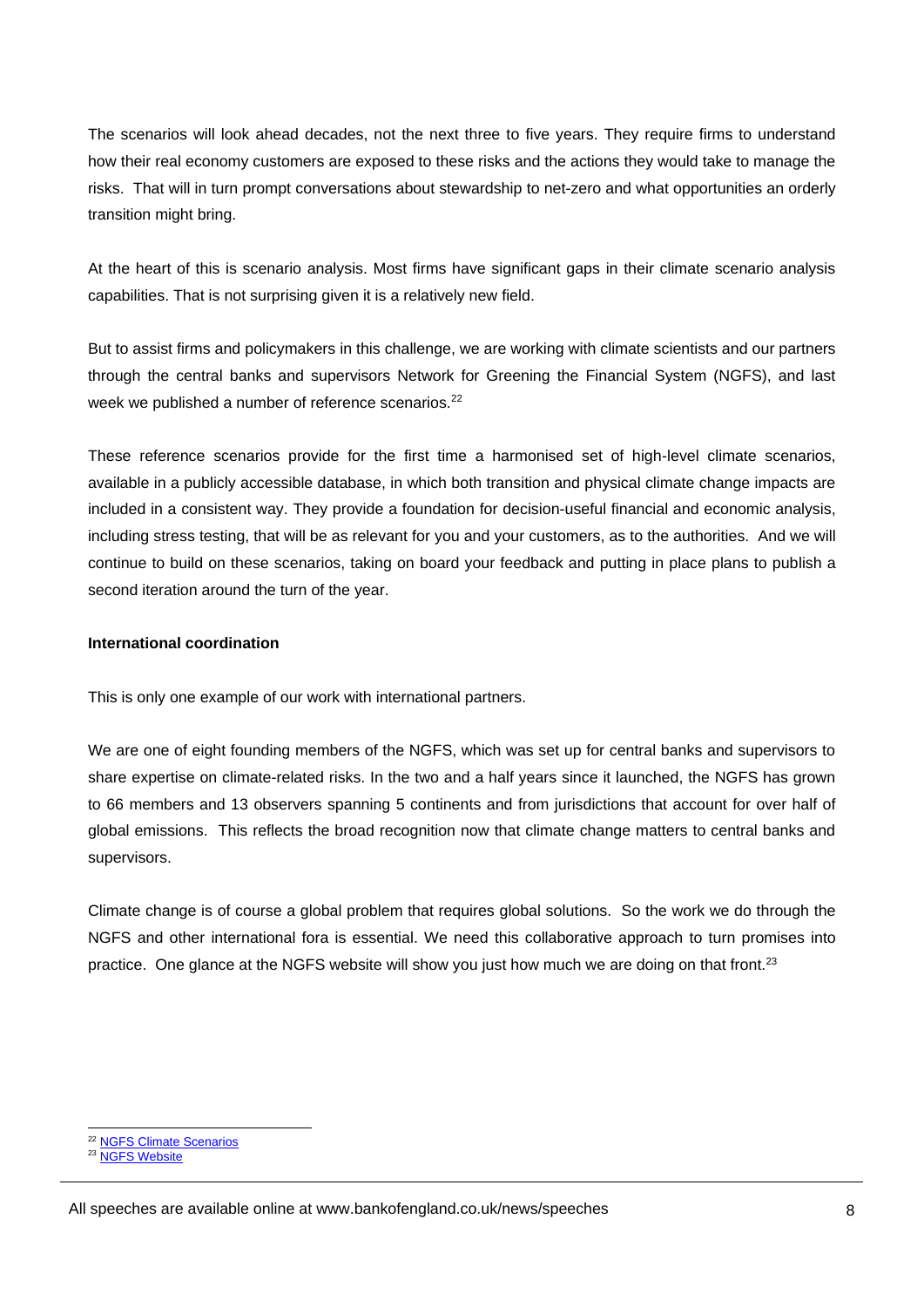#### **Green Finance and Green Recovery**

Governments around the world are now considering green recovery packages to rebuild economies hit by Covid-19. Such measures to "build back better" offer a unique opportunity for the financial sector to step up by mobilising green finance to maximise the impact of these packages.

The benefits for the financial sector go beyond managing the risks from climate change. Identifying the risks will also reveal the enormous opportunities of supporting the transition. And the innovation that follows will be good for business as well as good for the planet.

Indeed, there is increasing evidence of a commercial benefit to sustainable investment, both during the recent market volatility around Covid-19 and over the long-term.<sup>24</sup> It is therefore no surprise that global sustainable funds reached nearly \$1 trillion in assets under management at the end of 2019.<sup>25</sup>

#### **Next steps**

So where does this leave us and what is next on the climate pathway?

I like to think of our journey in phases.

The first phase was identifying what risks climate change posed to the financial system and convincing the financial sector of the need to act.

We have done this. The conversations I have had with leaders in the financial sector over the past few years make it clear that this issue is increasingly recognised as being central to business strategy, not just the confines of Corporate Social Responsibility departments.

We have now entered the far more difficult second phase, where we must answer the question of *how* to turn aspiration into action.

That means collecting data, building tools and frameworks that enable changes in strategy and risk management. The publication this week of the CFRF guide and the NGFS reference scenarios is a sign we are making good progress here.

The third and final phase - which I hope we are fast approaching - is using these tools to make financial and business decisions that progress us on that orderly transition to net-zero. And developing the metrics that will assure us that collectively we are doing enough.

l <sup>24</sup> See research fro[m BlackRock](https://www.blackrock.com/corporate/about-us/sustainability-resilience-research) and [Morningstar](https://www.morningstar.com/en-uk/lp/European-Sustainable-Funds-Performance)

<sup>&</sup>lt;sup>25</sup> Morningstar [reports](https://www.morningstar.co.uk/uk/news/202274/investors-back-esg-in-the-crisis.aspx) total assets in global sustainable funds of \$960bn at end 2019